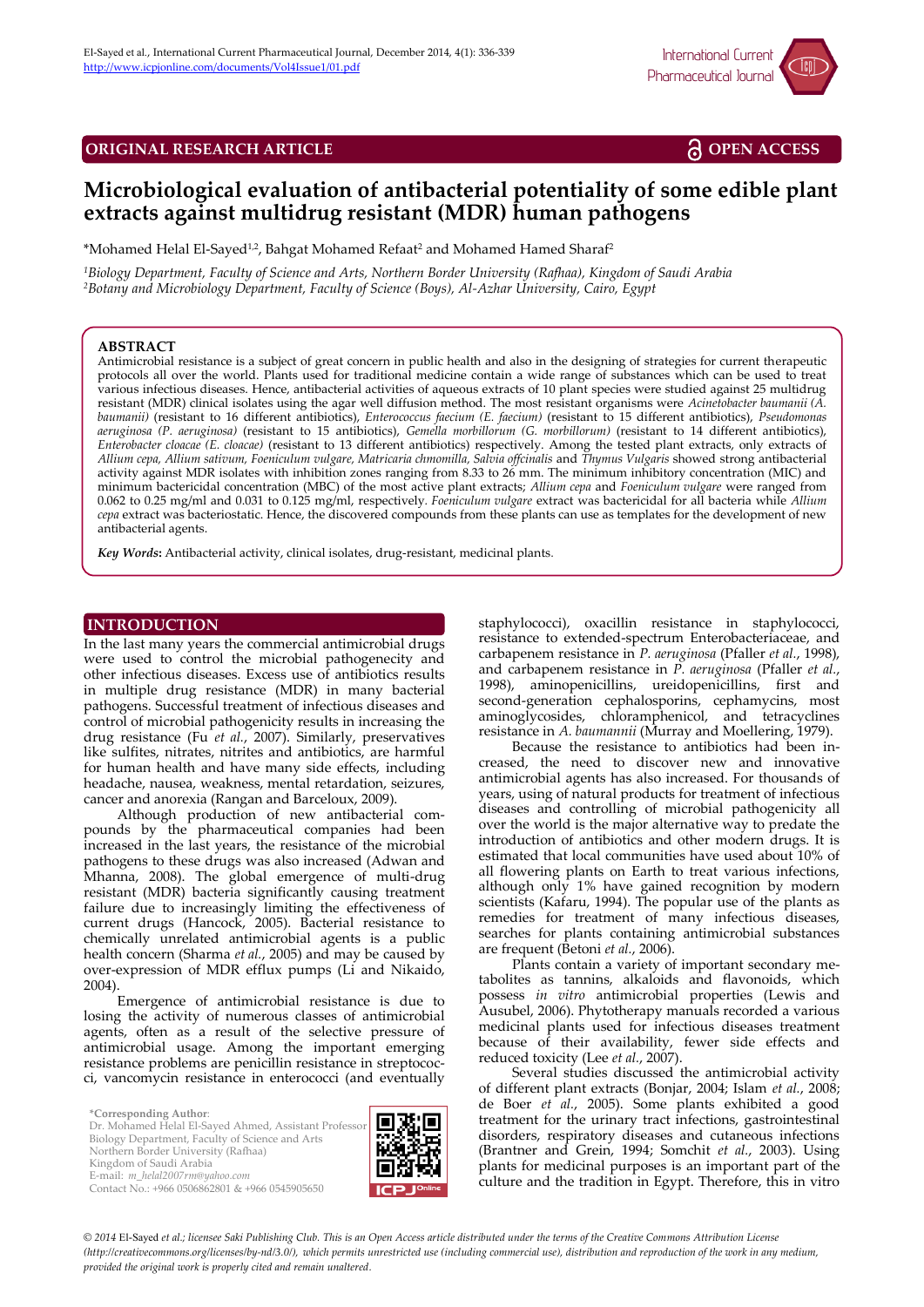**Table 1: List of the studied plants.**

| No | <b>Studied plants</b> |                     |                         | Family         | Plant part              |  |
|----|-----------------------|---------------------|-------------------------|----------------|-------------------------|--|
|    | Local name            | <b>English name</b> | <b>Botanical name</b>   |                |                         |  |
|    | Bassal                | <b>Onions</b>       | Allium cepa             | Amaryllidaceae | Derna                   |  |
|    | Thoum                 | Garlic              | Allium sativum          | Amaryllidaceae | Lobes mature            |  |
|    | Shamar                | Fennel              | Foeniculum vulgare      | Apiaceae       | seeds                   |  |
|    | Moghat                | Calotropis          | Glossostemon bruguieri  | Steculiaceae   | root                    |  |
|    | Bapong                | Chamomile           | Matricaria chmomilla    | Asteraceae     | <b>Blooming flowers</b> |  |
|    | Habbat al-barakah     | <b>Black Cumin</b>  | Nigella sativa          | Ranunculaceae  | seeds                   |  |
|    | Ikleel Al Jabal       | Rosemary            | Rosmarinus officinailis | Lamiaceae      | Leaves, stems           |  |
|    | Maramia               | Sage                | Salvia offcinalis       | Lamiaceae      | Leaves, flowering heads |  |
|    | Zatar                 | Thyme               | Thymus Vulgaris         | Lamiaceae      | Flowering branches      |  |
| 10 | Zanjabil              | Ginger              | Zingiber officinale     | Zingiberaceae  | Alrizumat               |  |

study was aimed at screening selected plants for their antibacterial activity and evaluating their potential use in treating infections caused by multi-drug resistant clinical bacteria.

## **MATERIALS AND METHODS MATERIALS AND METHODS**

**Plant materials and preparation of the aqueous extracts** Ten edible plants used in this work were purchased from the local Egyptian herbal. The plant parts used were) Derna, Lobes mature, seeds, root, Blooming flowers, Leaves, stems, flowering heads, Flowering branches, Alrizumat), data are recorded in table 1. The above plant parts were cut, washed with distilled water, dried and then powdered finely using electric blender. 10 grams of ground, air-dried plant material was soaked in 100 ml of distilled water in conical flasks, and then incubated at room temperature for 72 hours with shaking at 120 rpm. Centrifugation of the crude extracts was carried out at 3000 rpm for 10 minutes at 25°C then evaporated at 80°C in a rotary evaporator. The dried extracted samples were dissolved in distilled water separately to the concentration of 100 mg/ml and further centrifuged at 10,000 rpm to remove the undissolved residues. The extract solutions were stored at 4°C for further experiments.

### **Bacterial strains**

The bacterial strains used in this study included the following clinical isolates; *A. baumannii* (Tetracycline-, vancomycin-, piperacillin-, clindamycin-, trimevancomycin-, piperacillin-, clindamycin-, trime-<br>thoprime/sulfomethoxazole-, oxacillin-, azactam-, thoprime/sulfomethoxazole-, ciprofloxacin-, flucloxacillin-, ampicillin-, gentamycin-, bacitracin-, chloramphenicol-, erythromycin-, tobramycinand rifampicin-resistant, and amikacin-sensitive), *E. (Tetracycline-,* clindamycin-, trimethoprime/sulfomethoxazole-, oxacillin-, azactam-, ciprofloxacin-, flucloxacillin-, ampicillin-, gentamycin-, bacitracin-, chloramphenicol-, erythromycin and rifampicin-resistant, tobramycin-intermediate,and-, Amikacin-resistant), *P. aeruginosa* (Tetracycline-, vanco-<br>mycin-, piperacillin-, clindamycin-, trimethoprime/ clindamycin-, trimethoprime/ sulfomethoxazole-, oxacillin-, ciprofloxacin-, flucloxacillin-, ampicillin-, gentamycin-, bacitracin-, chloramphenicol-, erythromycin-, tobramycin- and rifampicinresistant-and azactam- intermediate, and Amikacinsensitive), *G. morbillorum* (Tetracycline-, vancomycin-, piperacillin-, clindamycin-, trimethoprime/ sulfomethoxazole-, oxacillin-, azactam-, flucloxacillin-, ampicillin-, gentamycin-, chloramphenicol-, erythromycin-, rifampicin- and ciprofloxacin-resistant, and tobramycin- and bacitracin-intermediate, and amikacin-sensitive), *E. cloacae* (Tetracycline-, vancomycin-, piperacillin-, clindamycin-, oxacillin-, flucloxacillin-, ampicillin-, gentamycin-,

bacitracin-, chloramphenicol-, erythromycin-, rifampicinand tobramycin-resistant, and Azactam- and trimethoprime/Sulfomethoxazole-interme-diate, and amikacinand ciprofloxacin-sensitive). Also, Gram-positive *S. aureus*  ATCC 29213 and Gram-negative *E. coli* ATCC 25922 were used as reference strains for comparison of MIC and inhibition zones.

## **Culture preparation**

The bacterial strains were inoculated in 1 ml Mueller-Hinton Broth (MHB) and grown overnight at 37°C separately before performing antimicrobial assay. Each bacterial strain was refreshed by inoculation of 50μl of overnight culture into 5 ml of MHB (pH 7.2) under aseptic conditions then shaken for 16 hours in a water bath at 37°C. The bacterial cells were harvested by centrifugation at 4°C for 15 minutes with 3000 rpm then washed twice with phosphate buffer saline ( $pH\overline{7.4}$ ) and resuspended in MHB. The inoculum concentration was adjusted to 10<sup>7</sup> CFU/ml.

## **Antimicrobial assay using the disc diffusion method**

The disc diffusion method for antimicrobial susceptibility testing was carried out according to the standard method by Zaidan *et al.* (2005) to assess the presence of antibacterial activities of the plant extracts. Plant extracts were screened for antibacterial activity against the highest five species of multi-drug resistant bacteria; *E. faecium, A. baumanii, P. aeruginosa, G. morbillorum, E. cloacae,* and two reference strain *S. aureus* ATCC 29213 and *E. coli* ATCC 25922. Nutrient agar mixed with bacteria at a concentration of  $1x10^6$  CFU/ml was poured in Petri dishes and allowed to cool. The plant extracts equivalent to  $1000 \mu g$ , dissolved in distilled water, was applied to sterile paper discs (6 mm diameter).

To facilitate the dissolution of extracts under study, 5% (v/v) dimethyl sulfoxide (DMSO) was added which not affected the growth of microorganisms (control experiment). The paper discs were allowed to be free from any water content by evaporation and deposited on 96 well plates at room temperature, then transferred to the surface of the agar plates inoculated with the tested bacterial strains. Plates were incubated for 24 h at 37°C and antibacterial activity was evaluated by measuring the diameter of inhibition zone observed around the discs. In addition amikacin (10µg/ml) was used as a positive control to determine the sensitivity of the strains by the disc diffusion method (Bauer *et al.*, 1966). Zones of inhibition were measured in mm after 24 h of growth. The experiment was performed in triplicate.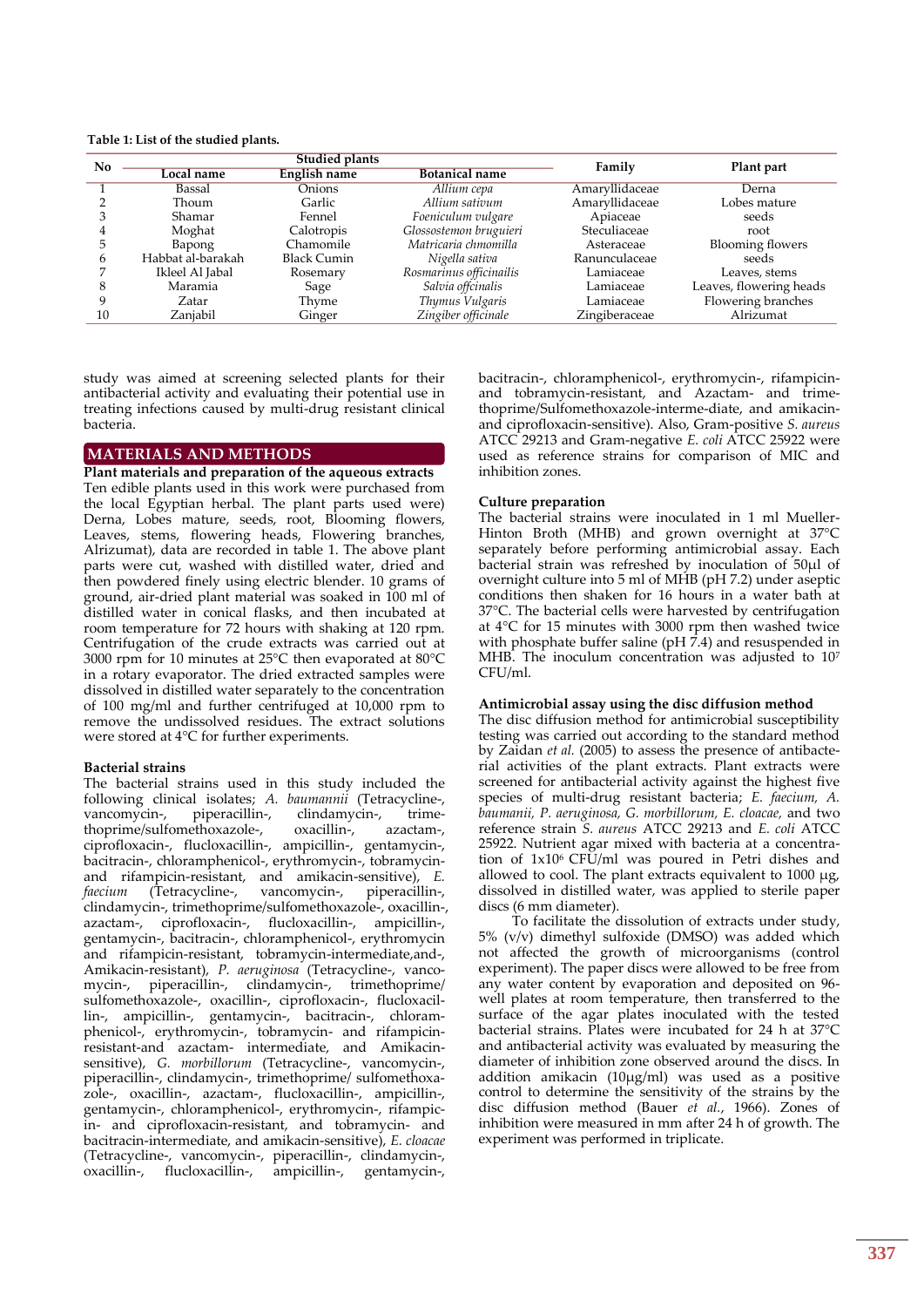#### **Determination of minimum inhibitory concentrations and minimum bactericidal concentrations**

The microplate method of Eloff (1998) was used to determine the minimum inhibitory concentrations (MIC) values for plant extracts with antibacterial activity. Residues of plant extracts were dissolved in 25 mg/ml using the extracting aqueous solvent. All extracts are tested at 1000 µg/ml (Al-Fatimi *et al.*, 2007) and serially diluted twofold to 15.6 µg/ml in a 96-multiwell polystyrene flat-bottomed microplate (Sigma-Aldrich, St. Louis, MO,USA) after which  $100 \mu l$  (1x10<sup>6</sup> CFU/ml) of bacteria are added to each well. The antibiotic ampicillin was added as reference antibiotic in each assay. Extract-free solution was used as the negative control. Pre-incubation absorbance values were read from an ELISA reader (Biokinetic Reader EL 350, Bio-Tek<sup>TM</sup> Instruments, Winooski, VT, USA). The microplates were then incubated overnight at 37°C and absorbance values were read after 24 h and MIC values were recorded. The experiment was performed in duplicate. Bacterial cells were transferred from the MIC plate and subcultured on solid nutrient agar by streaking on the surface of the agar. The plates were incubated overnight at 37°C and the minimum bactericidal concentrations (MBC) were determined after 24 h. Plates that did not show growth were considered to be the MBC for the extract or drug used. The experiment was carried out in duplicate.

#### **Statistical analysis**

The antibacterial activity of the tested extracts comparing with standard antibiotic discs was evaluated by applying a two tailed-unpaired *t-*test. All values are expressed as the mean ± standard deviation and *P*>0.05 values were considered to indicate statistically significant differences. Numerical data were analyzed using the Student's *t-*test using statistical Package for the Social Sciences (SPSS), SPSS Statistics versions 16.0 and later runs under Windows, Mac, and Linux.

## **RESULTS AND DISCUSSION RESULTS AND DISCUSSION**

#### **Antibacterial activity of plant extracts**

In the present study ten plants belonging to seven botanical families were tested in vitro for their antibacterial activity against both five drug-resistant clinical isolates and other two standard bacterial strains. Among 10 aqueous extracts that were tested for antibacterial activity against multidrug resistant isolates, only 6 extracts (60%) exhibited variable antibacterial activity against multidrug resistant isolates. The aqueous extracts of all the potent plants resulted in a variable zone of inhibition ranging from 8.33 to 26 mm for all bacteria tested (table 2).

Extracts were not strain specific and showed antibacterial activity for all seven bacterial species. Exceptions were observed for the extract of *Glossostemon bruguieri, Nigella sativa, Rosmarinus officinailis, Zingiber officinale* that showed no activity at all for all tested bacteria. *Matricaria chmomilla* and *Thymus vulgaris* extracts showed antibacterial activity against only *P. aeruginosa* and *E. faecium* with diameter of inhibition zone 14.33 and 9.66 mm respectively. *Allium sativum* extract showed no activity against both *A. baumanii* and *P. aeruginosa*, but resulted in a zone of inhibition ranged from 8.33 to 12 mm against other isolates. *The Salvia offcinalis extract* showed antibacterial activity against *A. baumanii* and *E. faecium* with zone of inhibition 8.66 and 11.66 mm respectively. *Allium cepa* and *Foeniculum vulgare* extracts were shown strong antibacterial activity with the zone of inhibition diameter ranging

| Table 2: Zones of inhibition (mm) induced by aqueous extracts  |
|----------------------------------------------------------------|
| from the selected plants against multi-drug resistant bacteria |
| and the reference bacteria.                                    |

|                                                              | <b>Bacterial test strains</b> |             |               |                              |                     |                     |                         |
|--------------------------------------------------------------|-------------------------------|-------------|---------------|------------------------------|---------------------|---------------------|-------------------------|
|                                                              | <b>Clinical isolates</b>      |             |               |                              | Standard<br>strains |                     |                         |
| <b>Plant species</b>                                         | E. faecium                    | A. baumanii | P. aeruginosa | morbillorum<br>$\dot{\circ}$ | E. cloacae          | E. coli<br>CC 25922 | S. aureus<br>1TCC 29213 |
| Allium cepa***                                               | 20                            | 15.38       | 20            | 19.66                        | 19                  | 18.66               | $\overline{22}$         |
| Allium sativum**                                             | 10.33                         | 0.0         | 0.0           | 10.66                        | 12                  | 10.33               | 8.33                    |
| Foeniculum<br>vulgare***                                     | 17                            | 19.66       | 18.33         | 20.33                        | 21                  | 23                  | 26                      |
| Glossostemon<br>bruguieri*                                   | 0.0                           | 0.0         | 0.0           | 0.0                          | 0.0                 | 0.0                 | 0.0                     |
| Matricaria<br>chmomilla**                                    | 0.0                           | 0.0         | 14.33         | 0.0                          | $_{0.0}$            | 0.0                 | 0.0                     |
| Nigella sativa*                                              | 0.0                           | 0.0         | 0.0           | 0.0                          | 0.0                 | 0.0                 | 0.0                     |
| Rosmarinus<br>officinailis*                                  | 0.0                           | 0.0         | 0.0           | 0.0                          | 0.0                 | 0.0                 | 0.0                     |
| Salvia offcinalis**                                          | 11.66                         | 8.66        | 0.0           | 0.0                          | 0.0                 | 0.0                 | 0.0                     |
| Thymus Vulgaris**                                            | 9.66                          | 0.0         | 0.0           | 0.0                          | 0.0                 | 0.0                 | 0.0                     |
| Zingiber officinale*                                         | 0.0                           | 0.0         | 0.0           | $_{0.0}$                     | $_{0.0}$            | 0.0                 | 0.0                     |
| Amikacin (10<br>$\mu$ g/disc)                                | 15                            | 17          | 21            | 20                           | 20                  | 23                  | 21                      |
| Negative control<br>(DMSO, 100 µl)<br>$***$ , manual motorst | 0.00                          | 0.00        | 0.00          | 0.00                         | 0.00                | 0.00                | 0.00                    |

\*\*\*: most potent \*\*:median potent \*:least potent

Values are expressed as mean ± standard deviation (n=4).

| Table 3: A summary table for the minimum inhibitory         |
|-------------------------------------------------------------|
| concentration (MIC) and minimum bactericidal concentrations |
| (MBC) assays.                                               |

| No.            | Microorganism     | <b>Plant species</b> | <b>MIC</b> <sup>a</sup> | <b>MBC</b> <sup>b</sup><br>$(\mu g/ml)$ $(\mu g/ml)$ |
|----------------|-------------------|----------------------|-------------------------|------------------------------------------------------|
| 1              | E. faecium        | Allium cepa          | 250                     | 500                                                  |
|                |                   | Foeniculum vulgare   | 125                     | 250                                                  |
| $\overline{2}$ | A. baumanii       | Allium cepa          | 250                     | 500                                                  |
|                |                   | Foeniculum vulgare   | 125                     | 250                                                  |
| 3              |                   | Allium cepa          | 250                     | 500                                                  |
|                | P. aeruginosa     | Foeniculum vulgare   | 125                     | 250                                                  |
| 4              | G. morbillorum    | Allium cepa          | 62.5                    | 125                                                  |
|                |                   | Foeniculum vulgare   | 31.25                   | 63                                                   |
| 5              | E. cloacae        | Allium cepa          | 250                     | 500                                                  |
|                |                   | Foeniculum vulgare   | 125                     | 250                                                  |
| 6              | S. aureus         | Allium cepa          | 125                     | 250                                                  |
|                | ATCC 29213        | Foeniculum vulgare   | 125                     | 250                                                  |
| 7              | E. coli           | Allium cepa          | 125                     | 250                                                  |
|                | <b>ATCC 25922</b> | Foeniculum vulgare   | 62.5                    | 125                                                  |

a: Minimum inhibitory concentration

b: Minimum bactericidal concentration

from 15.38 to 26 mm and were selected to be the most potent extracts for all test bacteria in all the assays carried out in this study (figure 1).

Activity of plant extracts under study on the multidrug resistant isolates were compared to that of standard strains and it was found that only *Allium cepa*, *Allium sativum* and *Foeniculum vulgare* showed antibacterial activity with the zone of inhibition diameter ranging from 8.33 to 26 against the tested strains.

#### **Minimum inhibitory concentrations and minimum bactericidal concentrations**

The two most potent extracts *Allium cepa* and *Foeniculum vulgare* showing considerable good antibacterial activity for each test organism were selected to determine MIC.